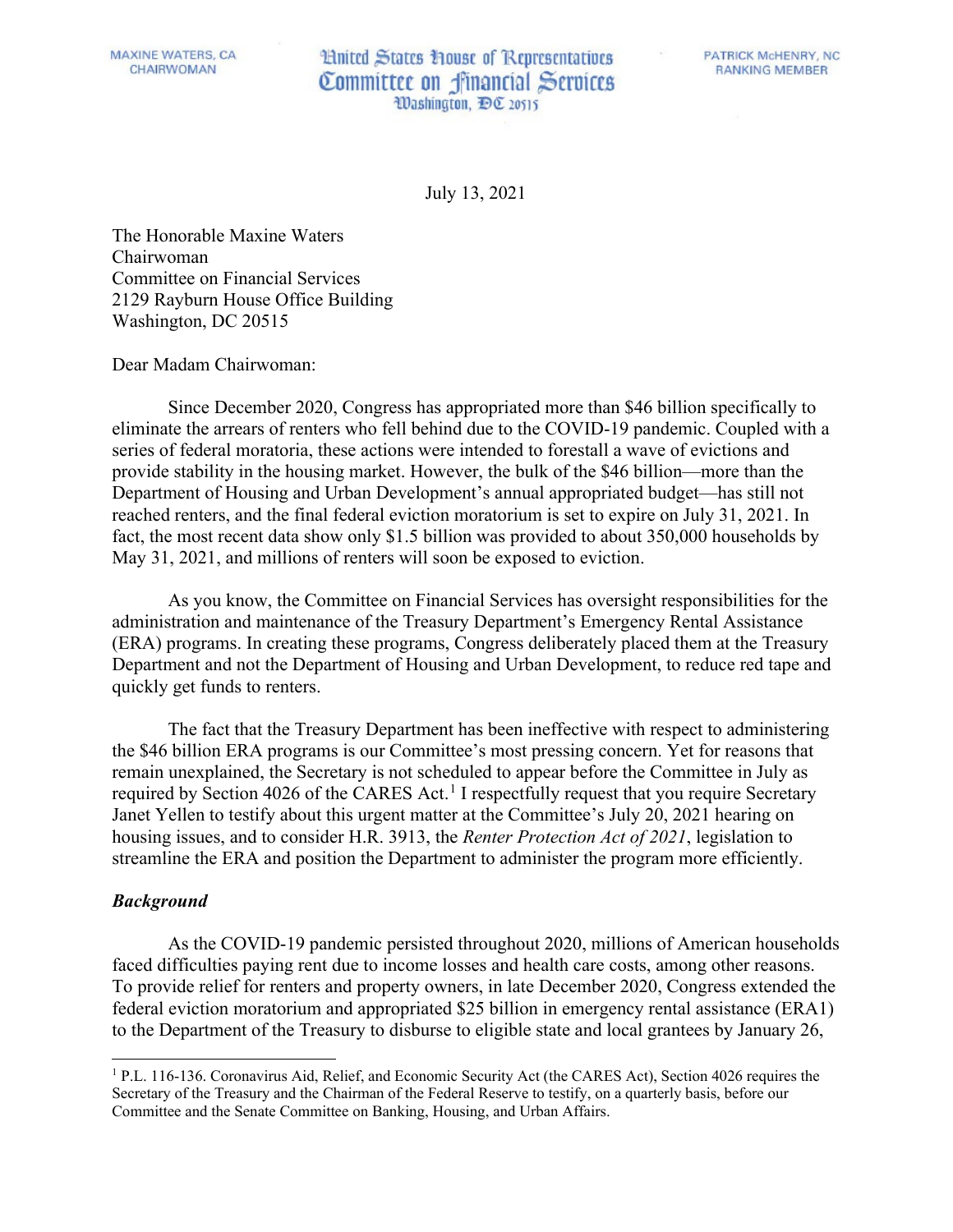2021. Congress provided an additional \$21.55 billion for the emergency rental assistance program (ERA2) in March 2021.

## *Treasury is unable to account for ERA funds in a meaningful way.*

 The imminent expiration of the federal eviction moratorium, shifting ERA program guidance, and varying levels of effectiveness at the grantee level—have created an atmosphere of uncertainty for renters counting on the relief Congress appropriated late last year. To track the Administration's implementation of the emergency rental assistance programs, on May 18, 2021, I requested disbursement data from the Department of Treasury. More than two weeks later, Treasury provided a vague response and stated that with respect to ERA1, the full allocation had been disbursed to grantees, and "With respect to ERA2, funds have been made available to state, local, and territorial grantees for them to draw down, and a significant majority have already done so."<sup>[2](#page-1-0)</sup> The Department further stated it would provide additional data "as soon as practicable."<sup>[3](#page-1-1)</sup>

On July 2, 2021—approximately six weeks after I requested it—the Department finally released ERA data through the end of May 2021. According to the data, only \$1.5 billion has been provided to approximately 350,000 households by May 31—less than four percent of the money allotted.[4](#page-1-2) The Biden Administration's inability to administer emergency rental assistance threatens to displace millions of renters and disrupt the nation's ongoing economic recovery.

## *Treasury blamed states and localities for moving slowly. The Renter Protection Act of 2021 would address the Department's concerns and expedite relief for renters in urgent need.*

The Treasury Department has identified ineffective state and local governments as the source of the program's challenges related to reaching renters in urgent need of assistance. According to the Department, "While some state and local programs are increasingly reaching households in need, others lag far behind, and many programs have just launched in recent weeks."<sup>[5](#page-1-3)</sup> In fact, money is now available in every state to help renters at risk of eviction, but the data show the vast majority of ERA funds have not been distributed.

According to housing advocates, however, the program has been beset by a confusing application process and shifting guidance from ERA1 to ERA2, which created obstacles for

<span id="page-1-0"></span><sup>&</sup>lt;sup>2</sup> Letter from Craig Radcliffe, Dep. Ass't Sec'y for Banking and Finance, Dep't of the Treasury, to Hon. Patrick McHenry, Ranking Member, H. Comm. on Fin. Services (June 1, 2021).

<span id="page-1-1"></span><sup>3</sup> *Id.*

<span id="page-1-3"></span><span id="page-1-2"></span><sup>4</sup> Dep't of Treasury Blog Post, "Emergency Rental Assistance Data Shows Programs Ramping Up, but States and Localities Must Do More to Accelerate Aid" (July 2, 2021), https://home.treasury.gov/system/files/136/2021-07-02- ERA-Data-Blog-Post-vF.pdf.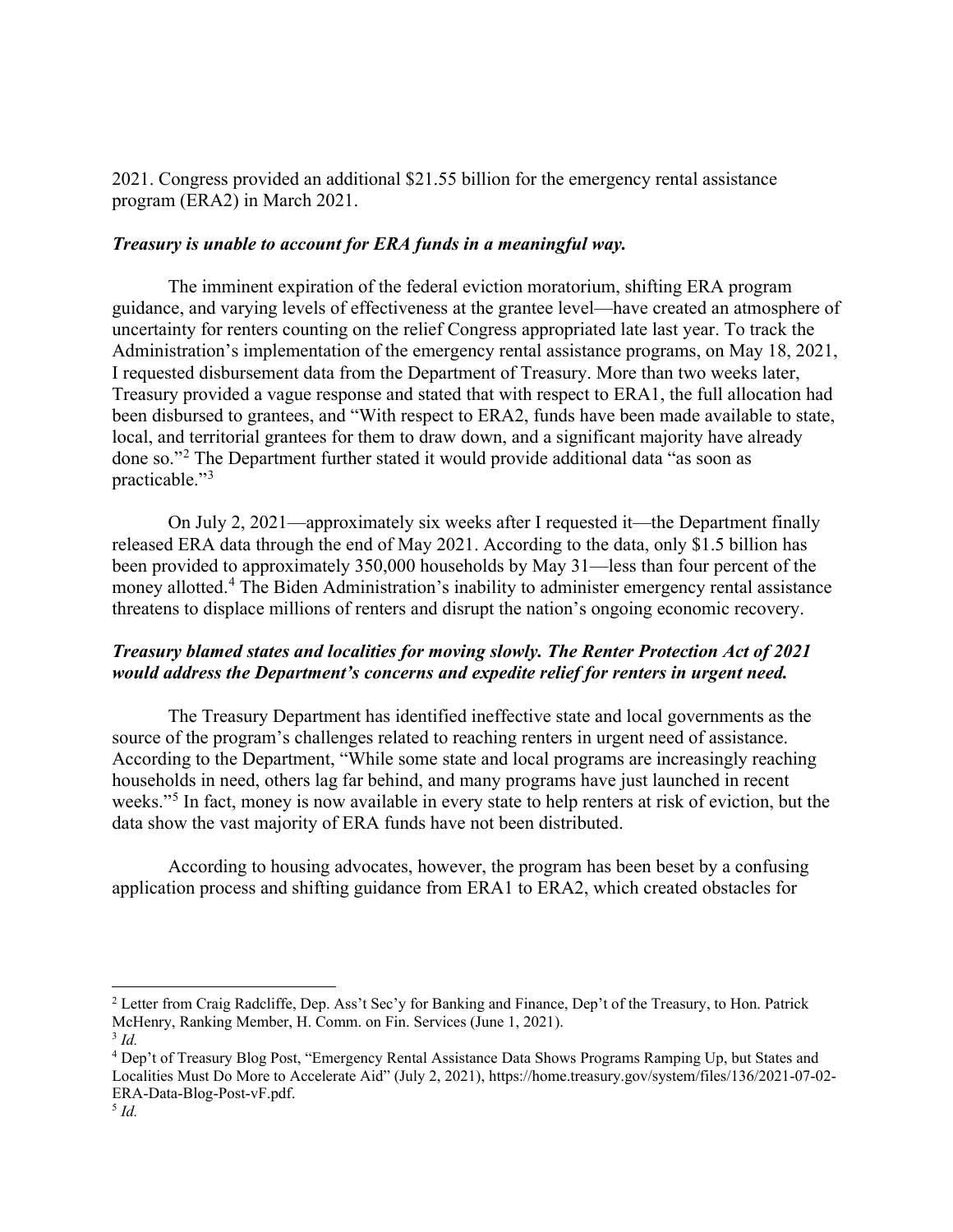states and localities charged with providing relief funds to eligible renters.<sup>[6](#page-2-0)</sup> Advocates also said certain states made things worse by waiting months to set up programs and creating other bureaucratic hurdles.[7](#page-2-1) As a result, millions of Americans are still waiting for relief. According to the U.S. Census Bureau, more than eight million adults are not current on housing payments and have slight or no confidence that their household can pay next month's rent or mortgage on time.<sup>[8](#page-2-2)</sup> In fact, total debt related to late rental payments is estimated to range from \$8.4 billion to \$52.6 billion, according to the Urban Institute.<sup>[9](#page-2-3)</sup>

To address those obstacles, Financial Services Committee Republicans introduced H.R. 3913, the *Renter Protection Act of 2021*, which would simplify ERA program requirements and expedite relief for renters. This legislation protects renters who could face eviction when the national eviction moratorium expires this month by consolidating ERA1 and ERA2, and requires cities and states with any unused ERA money to use those funds exclusively to pay off the backrent debts of COVID-impacted eligible households, as Congress originally intended.

## *The Committee needs to hear from Secretary Yellen and move H.R. 3913, the Renter Protection Act of 2021.*

To move the program forward, the Administration called for an "all-hands-on-deck effort by state and local governments, courts, community organizations, and the legal community" to reach families in need.<sup>[10](#page-2-4)</sup> Secretary Yellen should therefore welcome the opportunity to testify and highlight the urgent need for those key partners to disburse ERA funds, and to discuss the urgent need for the *Renter Protection Act*, which was co-sponsored by every Republican member of the Committee. Thus, I am requesting that you attach H.R. 3913, the *Renter Protection Act* to the hearing, so the bill may be considered at the Committee's markup on July 28, 2021 and on the House Floor as soon as practicable.

\* \* \*

In light of your decision to forego the Secretary's statutorily mandated quarterly testimony, the hearing on July 20, 2021 represents the best and last opportunity for the

<span id="page-2-0"></span><sup>6</sup> Michael Casey, *Race is on to get rental assistance out to avert evictions*, ASSOC. PRESS, July 4, 2021, https://www.washingtonpost.com/national/race-is-on-to-get-rental-assistance-out-to-avert-

evictions/2021/07/04/eac0cc3c-dcc2-11eb-a27f-8b294930e95b\_story.html.

<span id="page-2-1"></span><sup>7</sup> *Id.*

<span id="page-2-2"></span><sup>8</sup> U.S. Census Bureau, Household Pulse Survey Week 32, https://www.census.gov/datatools/demo/hhp//#/?measures=HINSEC.

<span id="page-2-3"></span><sup>9</sup> Laurie Goodman and Kathryn Reynolds, *Many People are Behind on Rent. How Much Do They Owe?*, Urban Institute Blog, Feb. 24, 2021, https://www.urban.org/urban-wire/many-people-are-behind-rent-how-much-do-theyowe.

<span id="page-2-4"></span><sup>&</sup>lt;sup>10</sup> Dep't of Treasury Blog Post, "Emergency Rental Assistance Data Shows Programs Ramping Up, but States and Localities Must Do More to Accelerate Aid" (July 2, 2021), https://home.treasury.gov/system/files/136/2021-07-02- ERA-Data-Blog-Post-vF.pdf.